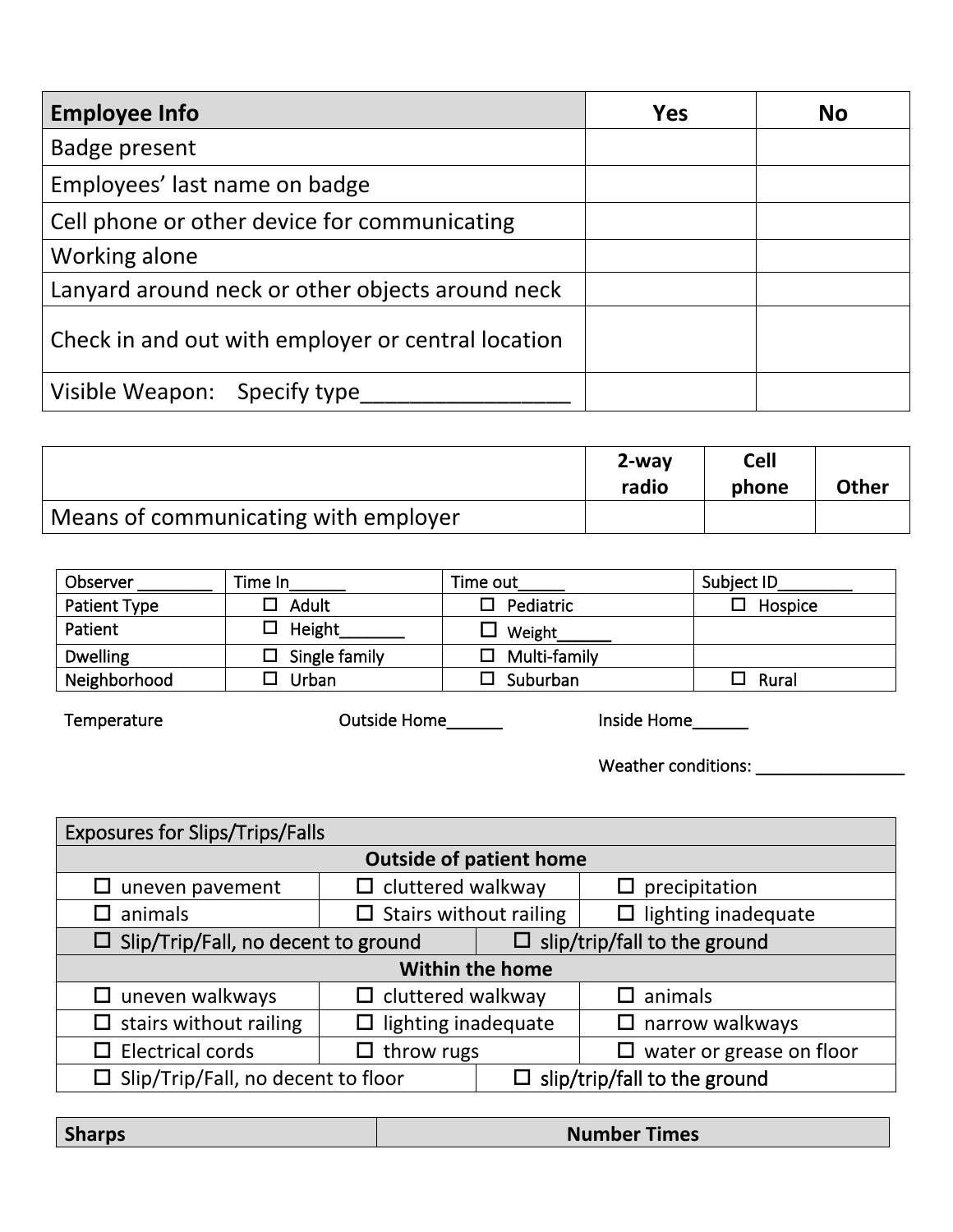| <b>Unsecured Needle encountered</b>    | Place hash mark for each time observed. |
|----------------------------------------|-----------------------------------------|
| Non-Safety Needle used                 |                                         |
| Safety Needle used                     |                                         |
| <b>Sharps Container Used</b>           |                                         |
| <b>Improvised Sharp Container Used</b> |                                         |
| Needle left uncapped                   |                                         |
| Needles reused                         |                                         |
| Used Needles recapped                  |                                         |

| <b>Environmental in Home</b>                                     |                      |                 |  |  |
|------------------------------------------------------------------|----------------------|-----------------|--|--|
| $\square$ Mold/Mildew<br>$\Box$ Farm Animal<br>$\square$ Roaches |                      |                 |  |  |
| $\Box$ Dust                                                      | $\square$ Pesticides | $\Box$ Rat/Mice |  |  |
| $\Box$ Bed Bugs                                                  | $\Box$ Dog           | $\Box$ Bird     |  |  |
| $\Box$ Lice                                                      | $\Box$ Cat           | $\Box$ Reptile  |  |  |

| <b>Tobacco Smoke</b>    | <b>Cigarettes</b> | Cigars | Electronic Cigarettes   Other |  |
|-------------------------|-------------------|--------|-------------------------------|--|
| Smell in Home           |                   |        |                               |  |
| <b>Active Smoking</b>   |                   |        |                               |  |
| Smoking allowed but not |                   |        |                               |  |
| active                  |                   |        |                               |  |
| Smoking outside home    |                   |        |                               |  |

| Hand Hygiene- place hash mark for each time observed. |                                              |                                             |  |  |
|-------------------------------------------------------|----------------------------------------------|---------------------------------------------|--|--|
| <b>Number of Times</b>                                | <b>Before Contact With</b><br><b>Patient</b> | <b>After Contact With</b><br><b>Patient</b> |  |  |
| Hand sanitizer used                                   |                                              |                                             |  |  |
| Washed hands with soap<br>and water                   |                                              |                                             |  |  |
| Dried hands with reusable<br>towel                    |                                              |                                             |  |  |
| Dried hands with<br>disposable towel                  |                                              |                                             |  |  |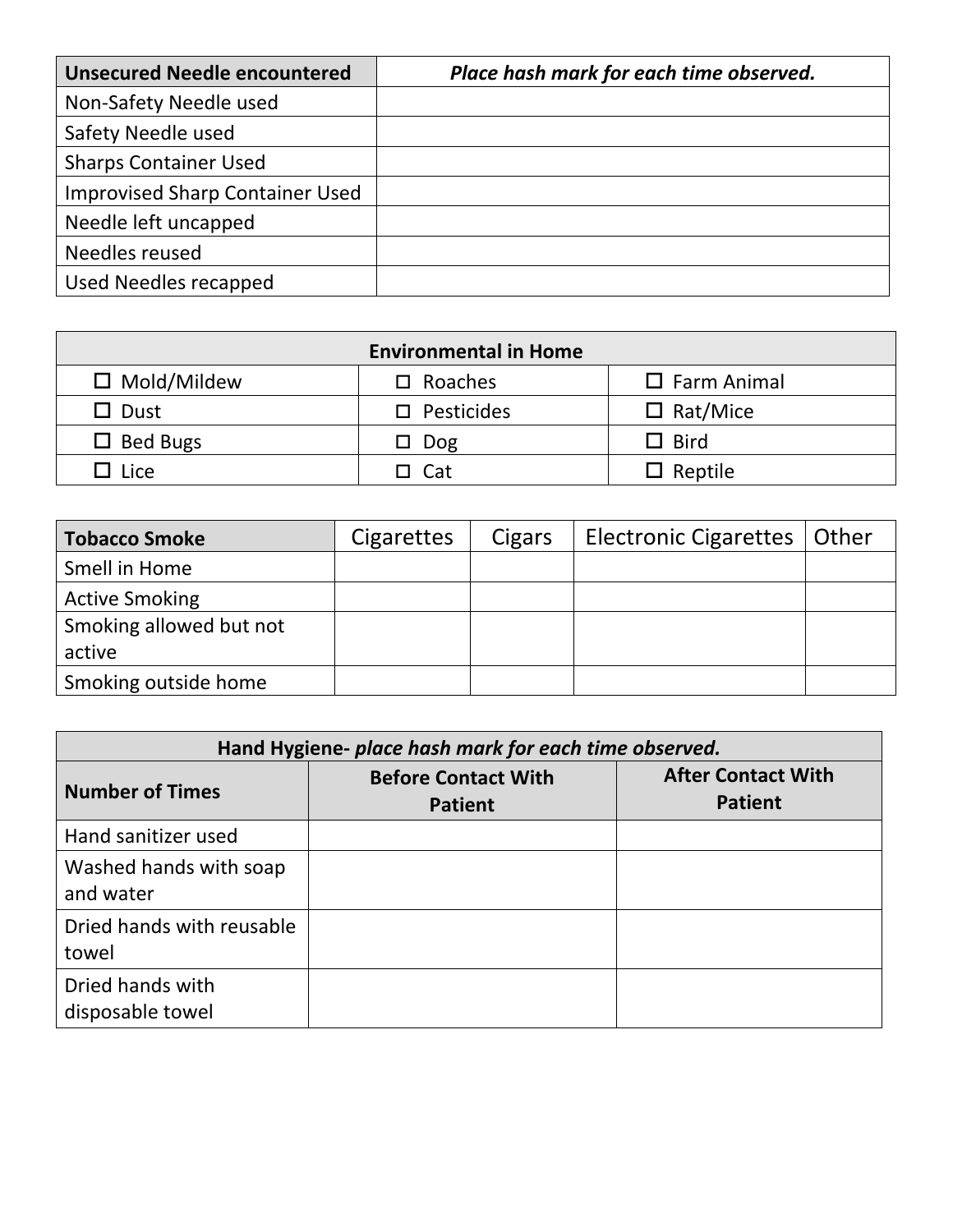## **INGRESS/ EGRESS PUSHING/PULLING/CARRYING Equipment**

| Ingress | Egress   Type of Equipment | Weight per<br>scale |
|---------|----------------------------|---------------------|
|         |                            |                     |
|         |                            |                     |
|         |                            |                     |
|         |                            |                     |
|         |                            |                     |
|         |                            |                     |
|         |                            |                     |
|         |                            |                     |
|         |                            |                     |
|         |                            |                     |
|         |                            |                     |
|         |                            |                     |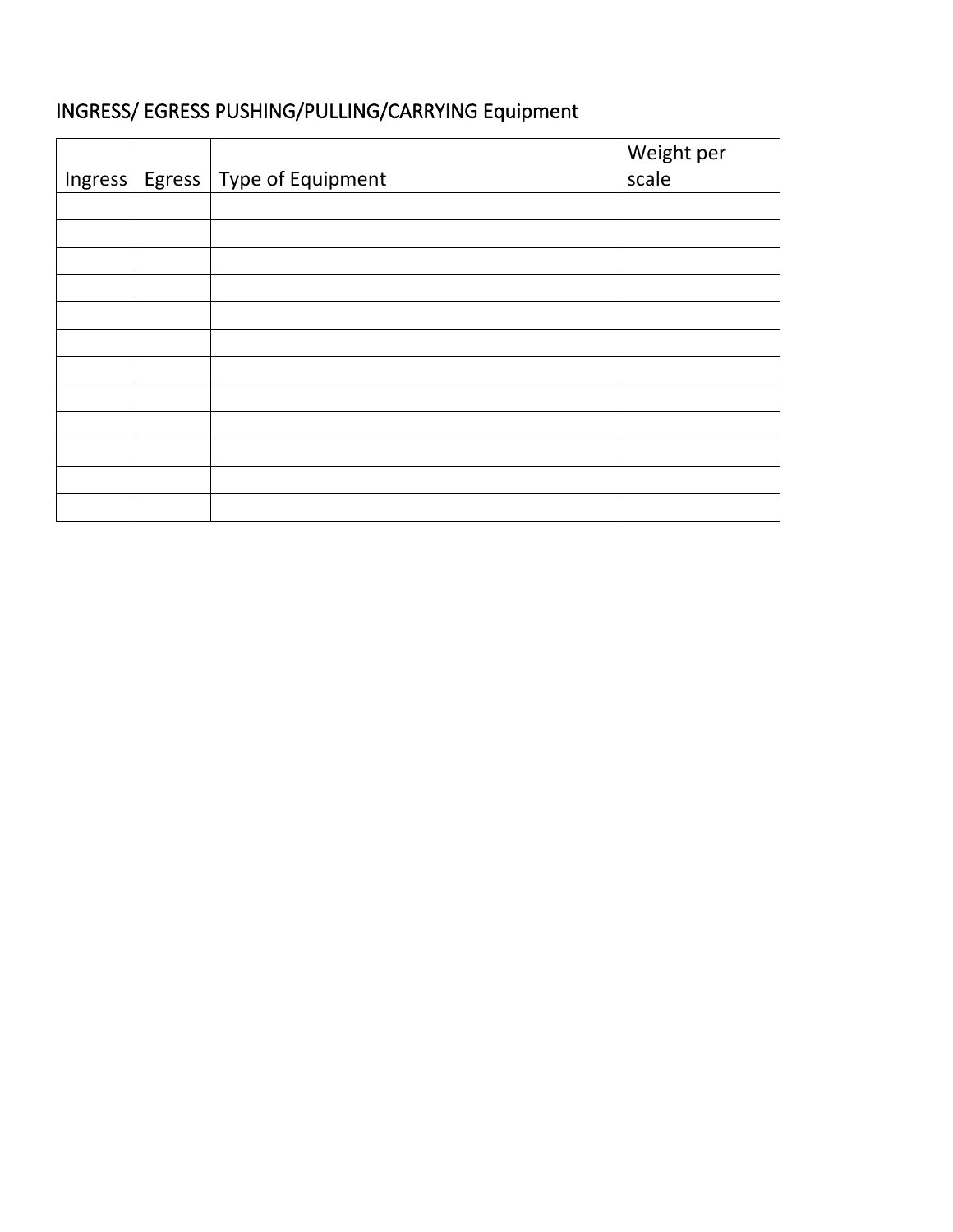| <b>Community Surveillance</b>                                        | <b>Observed</b> |
|----------------------------------------------------------------------|-----------------|
| <b>Known High Crime Rate Area</b>                                    |                 |
| <b>Violent Activity</b>                                              |                 |
| <b>Nearby Law Enforcement</b>                                        |                 |
| Loitering                                                            |                 |
| <b>Unrestrained Animals</b>                                          |                 |
| No safe place to park (where parked                                  |                 |
| <b>Clear walking Path to Patients Home</b>                           |                 |
| <b>Patient Factors for Aggression</b>                                | <b>Observed</b> |
| <b>Confusion</b>                                                     |                 |
| <b>Alcohol Intoxication</b>                                          |                 |
| Drug abuse/ Drug Paraphernalia                                       |                 |
| <b>Verbal Abuse</b>                                                  | <b>Observed</b> |
| Remarks about employee race/ethnicity/gender/age/identity            |                 |
| Yelling or shouting at employee                                      |                 |
| <b>Other verbal abuse</b>                                            |                 |
| <b>Sexual Abuse</b>                                                  | <b>Observed</b> |
| <b>Sexually explicit comments</b>                                    |                 |
| <b>Sexually teased</b>                                               |                 |
| <b>Sexual jokes</b>                                                  |                 |
| Sexual gestures (i.e. using parts of the body to suggest sex)        |                 |
| Sexist remarks (i.e. gender-based insults)                           |                 |
| <b>Exposure to sexually explicit materials</b>                       |                 |
| <b>Asking for dates</b>                                              |                 |
| Asking to be touched in areas of the body that are sexually oriented |                 |
| <b>Groped or fondled</b>                                             |                 |
| Unnecessarily exposing themselves in front of employee               |                 |
| <b>Offered money for sex</b>                                         |                 |
| Asking intrusive questions about the employees body                  |                 |
| Asking intrusive questions about the employees sex life              |                 |
| <b>Threats of Violence</b>                                           | <b>Observed</b> |
| Verbal threats to harm employee                                      |                 |
| <b>Firearms in the home</b>                                          |                 |
| <b>Showing behaviors of self-harm</b>                                |                 |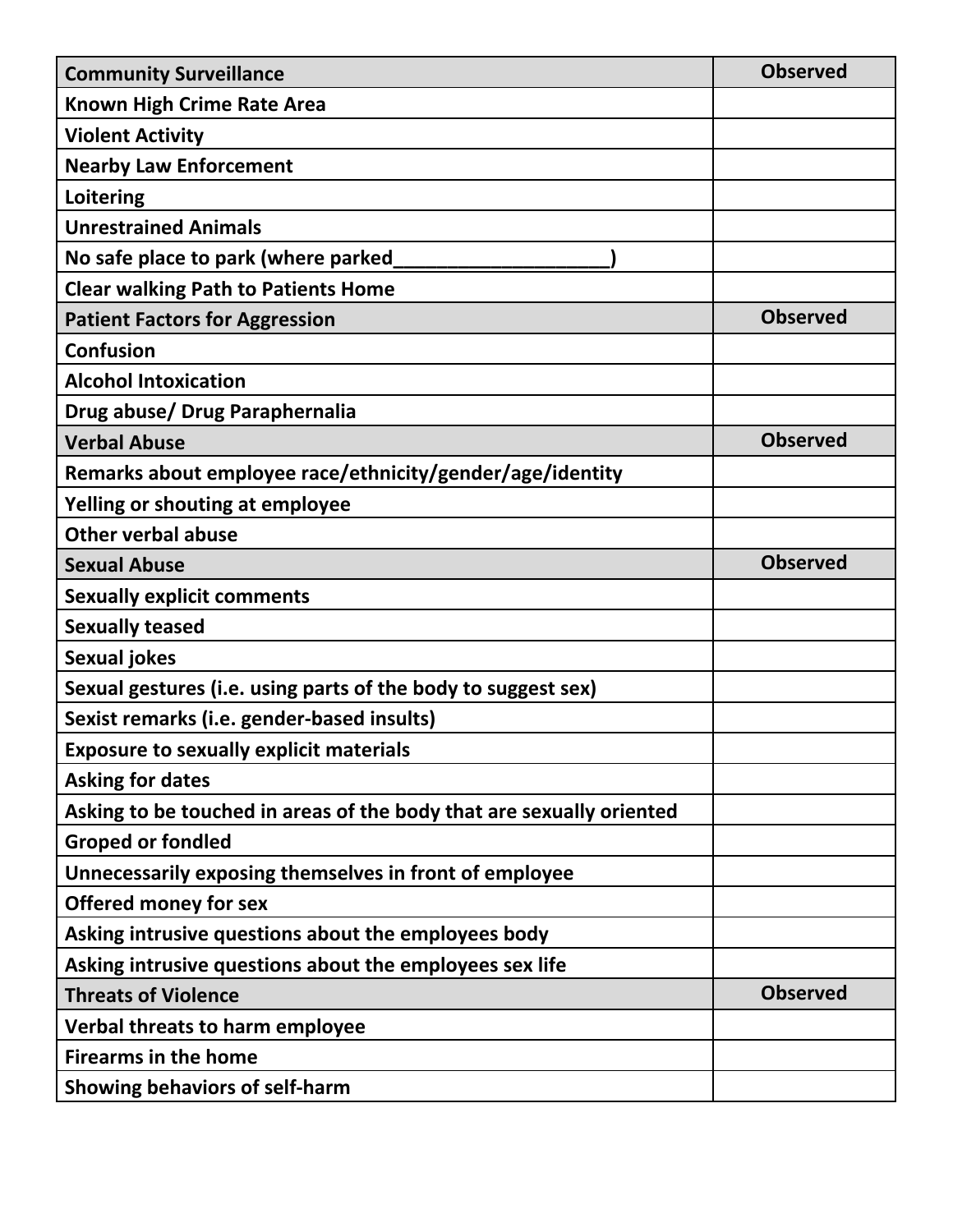| <b>Physical Violence</b>                                                                                   | <b>Observed</b> |
|------------------------------------------------------------------------------------------------------------|-----------------|
| Throwing objects at worker                                                                                 |                 |
| Intentional spitting or putting other bodily fluid on employee                                             |                 |
| <b>Physically restrain employee [STOP and Consider Calling 911]</b>                                        |                 |
| Choke employee [STOP and CALL 911]                                                                         |                 |
| Physical violence (e.g., hitting, biting, slapping, punching, swinging)<br>[STOP and Consider Calling 911] |                 |
| Cat / Dog nip or attack                                                                                    |                 |

| Source of Aggression |               |           |         |  |  |  |  |  |  |
|----------------------|---------------|-----------|---------|--|--|--|--|--|--|
| Pets                 | Family Member | Neighbors | Patienu |  |  |  |  |  |  |

| <b>Injuries</b>            | <b>Observed</b> |
|----------------------------|-----------------|
| <b>Employee Injured</b>    |                 |
| <b>Patient Injured</b>     |                 |
| <b>Supervisor Notified</b> |                 |
| <b>Seek Immediate Care</b> |                 |

\_\_\_\_\_\_\_\_\_\_\_\_\_\_\_\_\_\_\_\_\_\_\_\_\_\_\_\_\_\_\_\_\_\_\_\_\_\_\_\_\_\_\_\_\_\_\_\_\_\_\_\_\_\_\_\_\_\_\_\_\_\_\_\_\_\_\_\_\_\_\_\_\_\_\_\_\_

\_\_\_\_\_\_\_\_\_\_\_\_\_\_\_\_\_\_\_\_\_\_\_\_\_\_\_\_\_\_\_\_\_\_\_\_\_\_\_\_\_\_\_\_\_\_\_\_\_\_\_\_\_\_\_\_\_\_\_\_\_\_\_\_\_\_\_\_\_\_\_\_\_\_\_\_\_

Describe type of injury and part of body injured: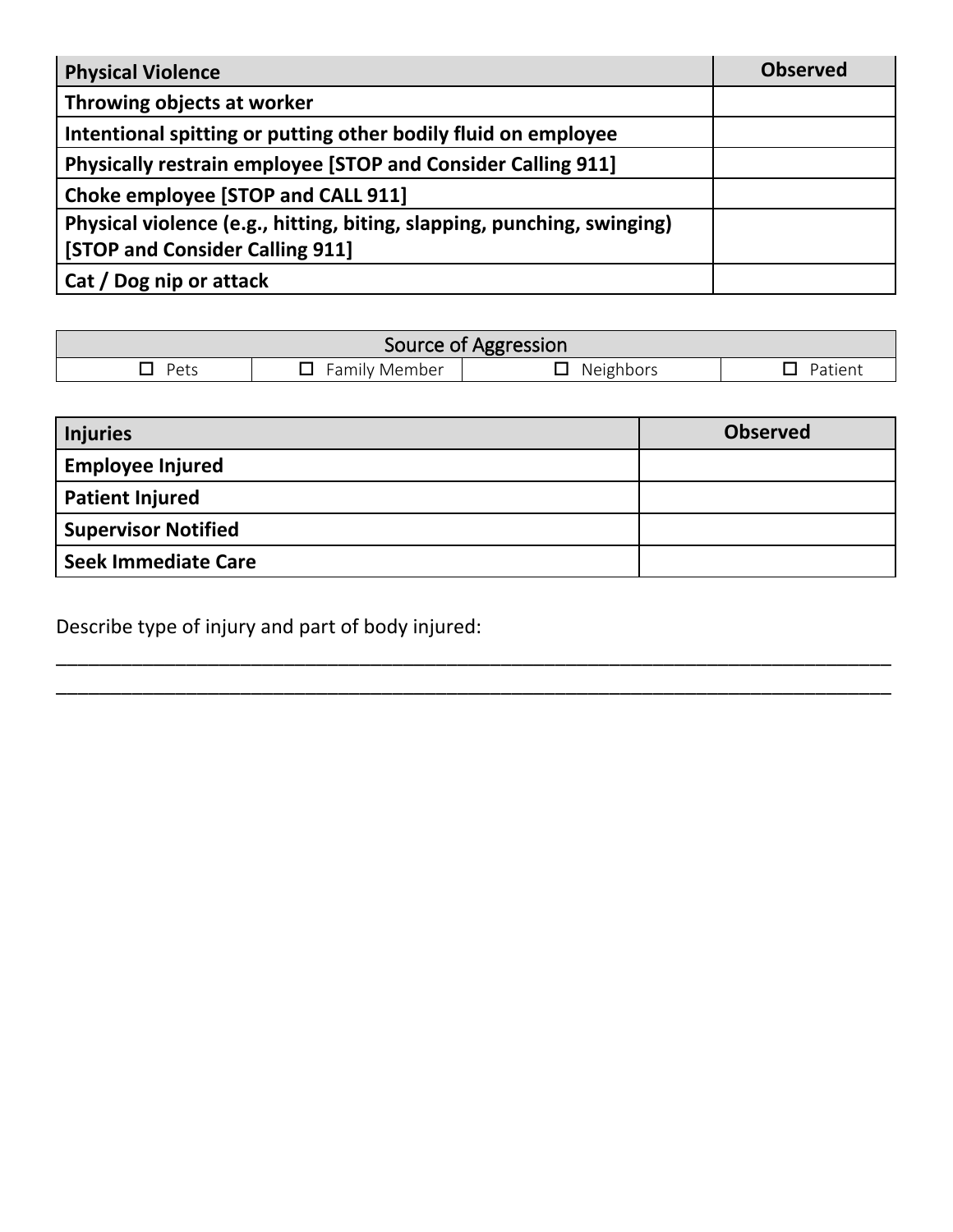| Ergonomics- place hash mark for<br>each time observed. | <b>Kneel</b> | Reach | Lift | <b>Bend</b> | Pull/push | Stoop |
|--------------------------------------------------------|--------------|-------|------|-------------|-----------|-------|
| Reposition in Bed                                      |              |       |      |             |           |       |
| Transfer from bed to chair                             |              |       |      |             |           |       |
| Transfer chair to bed                                  |              |       |      |             |           |       |
| Transfer bed to wheelchair                             |              |       |      |             |           |       |
| Transfer wheel chair to bed                            |              |       |      |             |           |       |
| Transfer bed to bathroom                               |              |       |      |             |           |       |
| Lift from floor to bed                                 |              |       |      |             |           |       |
| Transfer to/from toilet                                |              |       |      |             |           |       |
| Transfer to/from bathtub/shower                        |              |       |      |             |           |       |
| Change bedding                                         |              |       |      |             |           |       |
| Change clothes                                         |              |       |      |             |           |       |
| Move Furniture                                         |              |       |      |             |           |       |
| Move medical equipment                                 |              |       |      |             |           |       |
| Patient care / assessment                              |              |       |      |             |           |       |
| Other                                                  |              |       |      |             |           |       |

| Place hash mark for each time<br>observed. | Slide board | Lift | Lift<br>assist<br>device | Air assist<br>device | <b>Shower</b><br>chair<br><b>Raised</b><br>toilet | <b>Other</b> |
|--------------------------------------------|-------------|------|--------------------------|----------------------|---------------------------------------------------|--------------|
| Reposition in Bed                          |             |      |                          |                      |                                                   |              |
| Transfer from bed to chair                 |             |      |                          |                      |                                                   |              |
| Transfer chair to bed                      |             |      |                          |                      |                                                   |              |
| Transfer bed to wheelchair                 |             |      |                          |                      |                                                   |              |
| Transfer wheel chair to bed                |             |      |                          |                      |                                                   |              |
| Transfer bed to bathroom                   |             |      |                          |                      |                                                   |              |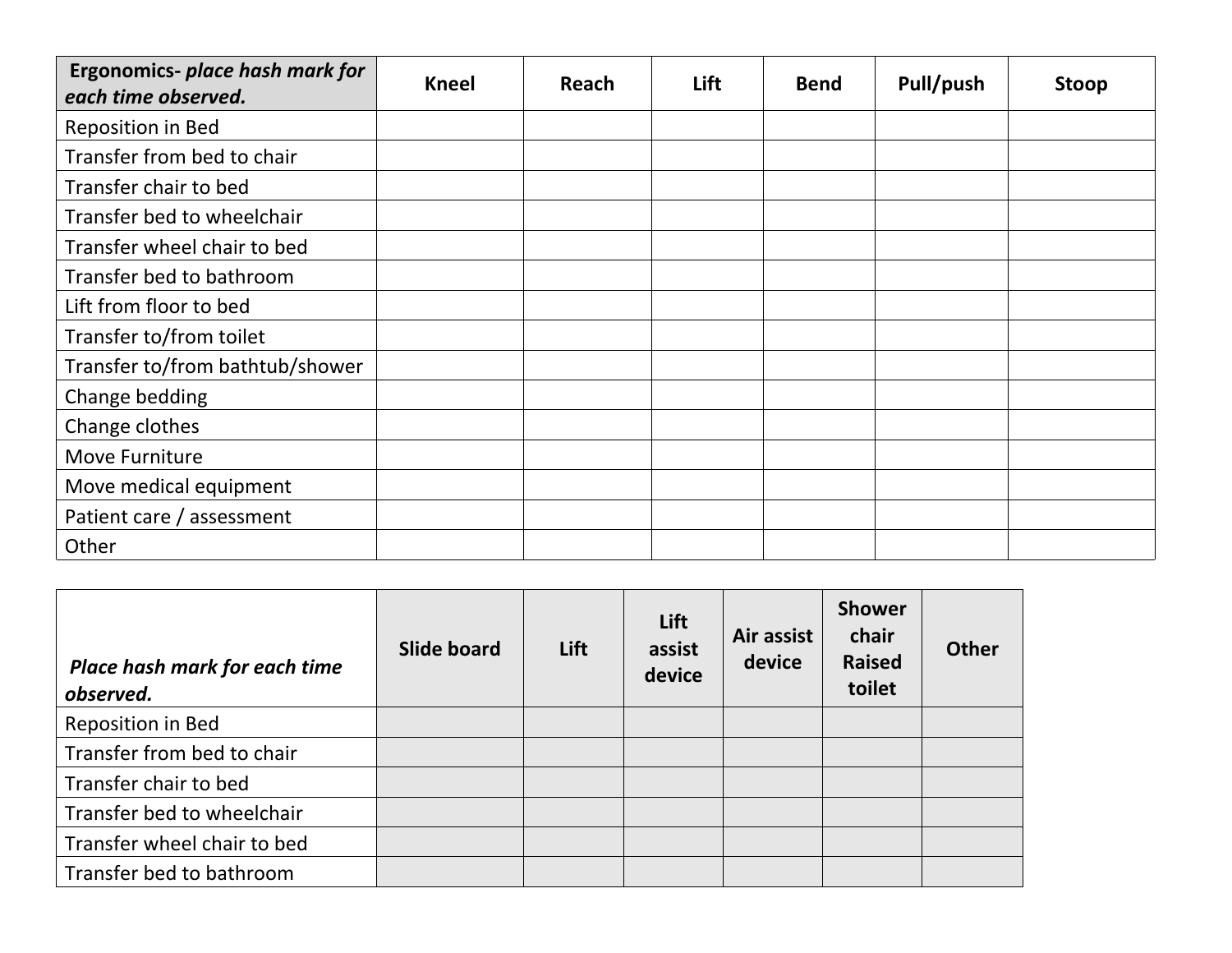| Lift from floor to bed               |  |  |  |
|--------------------------------------|--|--|--|
| <sup>1</sup> Transfer to/from toilet |  |  |  |
| Transfer to/from bathtub/shower      |  |  |  |

|                               | Medication / Procedure- place hash mark for each time observed. |         |          |         |                   |            |                  |                                           |  |  |
|-------------------------------|-----------------------------------------------------------------|---------|----------|---------|-------------------|------------|------------------|-------------------------------------------|--|--|
|                               | No PPE                                                          | Gloves  | Gown     | Mask    | Eye<br>protection | Respirator | <b>Other PPE</b> | Exposure<br>to body<br>fluid<br>/chemical |  |  |
| Oral medication               |                                                                 |         |          |         |                   |            |                  |                                           |  |  |
| Injection                     |                                                                 |         |          |         |                   |            |                  |                                           |  |  |
| Nebulizer                     |                                                                 |         |          |         |                   |            |                  |                                           |  |  |
| Distance from Nebulizer <1 ft |                                                                 | minutes | $<$ 3 ft | minutes |                   |            |                  |                                           |  |  |
| Tube feed                     |                                                                 |         |          |         |                   |            |                  |                                           |  |  |
| IV                            |                                                                 |         |          |         |                   |            |                  |                                           |  |  |
| Inhalation                    |                                                                 |         |          |         |                   |            |                  |                                           |  |  |
| Suppository                   |                                                                 |         |          |         |                   |            |                  |                                           |  |  |
| <b>Other Meds</b>             |                                                                 |         |          |         |                   |            |                  |                                           |  |  |
| Tracheostomy                  |                                                                 |         |          |         |                   |            |                  |                                           |  |  |
| Wound care                    |                                                                 |         |          |         |                   |            |                  |                                           |  |  |
| <b>Dialysis</b>               |                                                                 |         |          |         |                   |            |                  |                                           |  |  |
| Enema                         |                                                                 |         |          |         |                   |            |                  |                                           |  |  |
| Drawing blood                 |                                                                 |         |          |         |                   |            |                  |                                           |  |  |
| Suctioning                    |                                                                 |         |          |         |                   |            |                  |                                           |  |  |
| <b>Accessing IV</b>           |                                                                 |         |          |         |                   |            |                  |                                           |  |  |
| <b>Catheter Care</b>          |                                                                 |         |          |         |                   |            |                  |                                           |  |  |
| <b>Changing Linens</b>        |                                                                 |         |          |         |                   |            |                  |                                           |  |  |